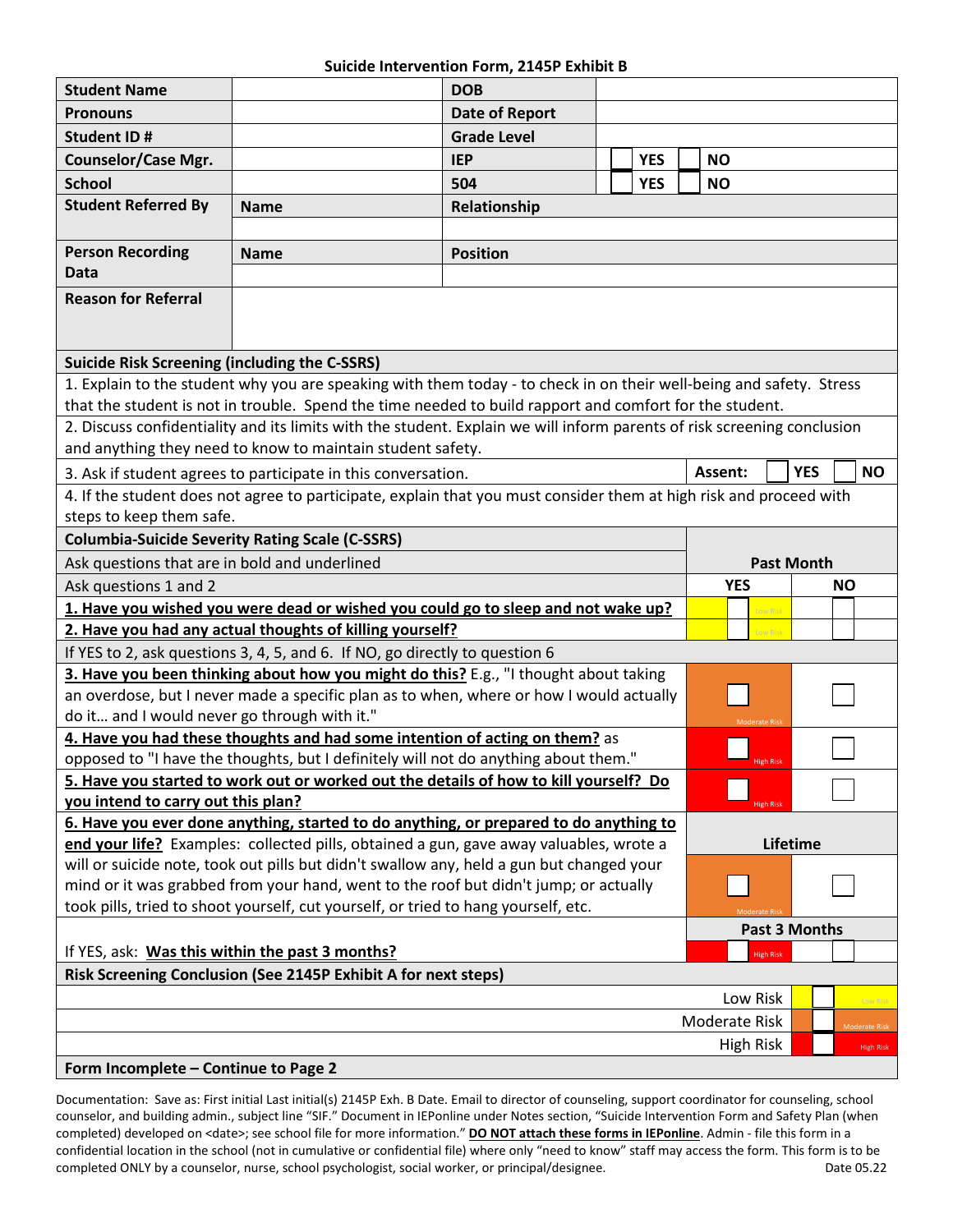The risk screening conclusion above informs the level of support that must be provided. See 2145P Exhibit A for guidance regarding next steps. The risk screening provider may determine a higher level of risk based upon their professional expertise but may not determine a lower level of risk than yielded by the C-SSRS.

#### **Intervention Notes:**

**Follow-Up Plan:** List action steps being taken from student, school team, parent/guardian to enhance safety, e.g. developed safety plan, provided crisis resources, parent picked student up from school, collaboration with outside therapist/agency, referral to mental health supports, emergency intervention such as 911 or parent taking student to the ER, referral to a support team such as GT or MDT, scheduled a re-entry meeting, or other

If student falls in the moderate (orange) or high (red) risk range on the C-SSRS, provide parents with **Reducing Access to Lethal Means (2145P Exhibit E)**

If student requires crisis services outside BSD (e.g. suicide assessment at ER or from other outside provider), provide parents with **Reentry Guidance for Families (2145P Exhibit F)**

| <b>Plan of Action:</b>        | Name of Person Contacted | Date | <b>Time</b> | <b>By Whom</b> |
|-------------------------------|--------------------------|------|-------------|----------------|
| Parent/Guardian Notified      |                          |      |             |                |
| <b>Administrator Notified</b> |                          |      |             |                |
| <b>Agency Notified</b>        |                          |      |             |                |
| Safety Plan Completed         |                          |      |             |                |

**\*\*\*Required portion of 2145P Exhibit B is COMPLETE. Optional – Some or all of the additional questions below MAY be completed if deemed helpful or appropriate by the risk screening provider.\*\*\***

**Suicidal Ideation Intensity Information**

Frequency: How often have you had these thoughts in the past month? (e.g. once a week, daily, many times a day)

Duration: When you have these thoughts, how long do they last? (e.g. a few seconds, minutes, most of the day)

Documentation: Save as: First initial Last initial(s) 2145P Exh. B Date. Email to director of counseling, support coordinator for counseling, school counselor, and building admin., subject line "SIF." Document in IEPonline under Notes section, "Suicide Intervention Form and Safety Plan (when completed) developed on <date>; see school file for more information." **DO NOT attach these forms in IEPonline**. Admin - file this form in a confidential location in the school (not in cumulative or confidential file) where only "need to know" staff may access the form. This form is to be completed ONLY by a counselor, nurse, school psychologist, social worker, or principal/designee. Date 05.22